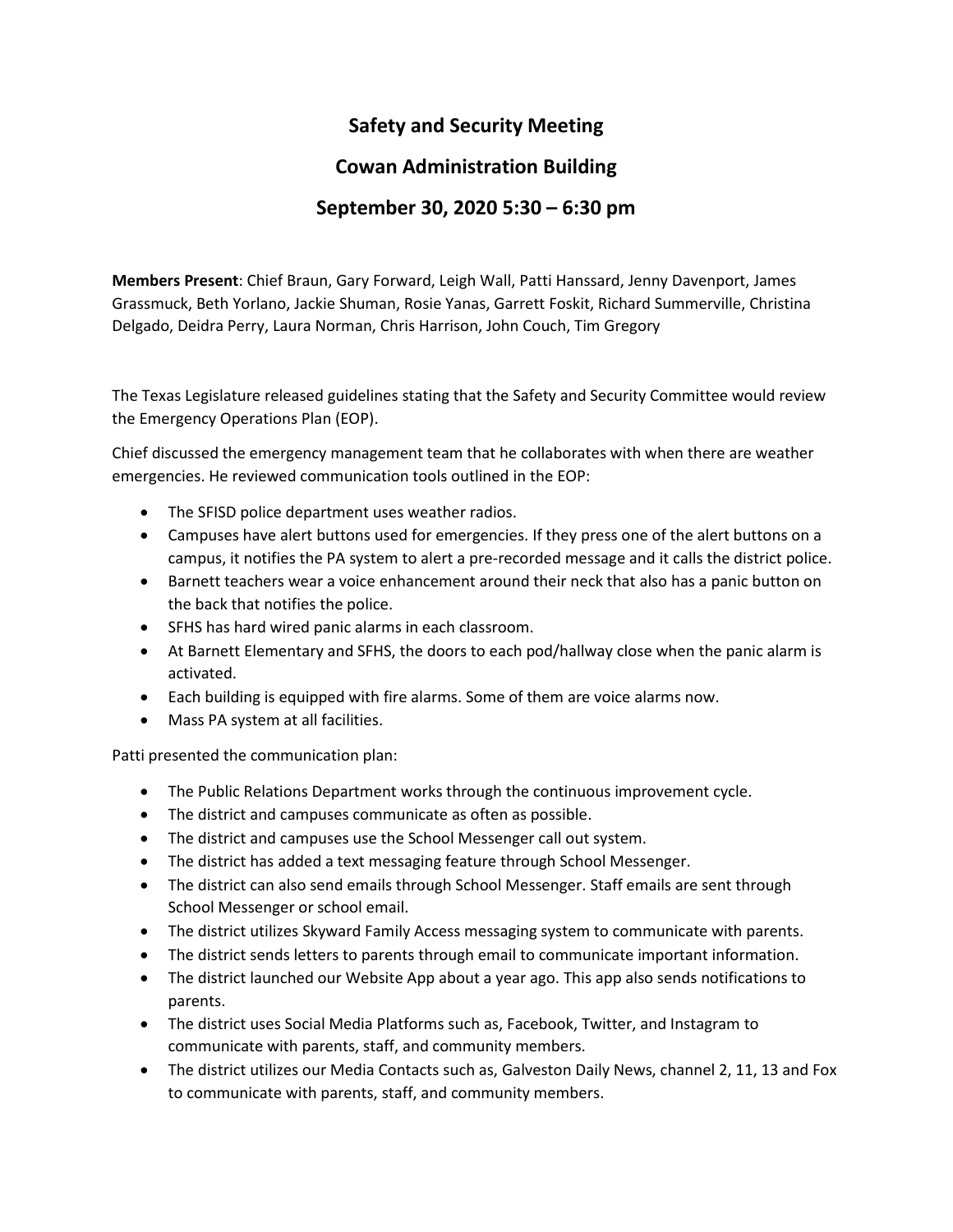- Crisis communication will normally come from the district. The campus would communicate crisis information if it only effects that one campus.
- Standard Response Protocols for emergencies are used on all campuses. Staff members have cards that fit behind their badges with these protocols and campuses have posters in classrooms and hallways with this information.
- The Public Relations department created a COVID-19 dashboard on the website. It includes health screening information, prevent and mitigate information, and a weekly update of COVID confirmed cases in the district. The district also uses COVID-19 Standard Response Protocols, which are part of the EOP.
- If anything happens outside of the district that would affect the campuses or district, we communicate that with parents.
- The Public Relations Department sends out surveys to see which mode of communication our stakeholders prefer.

Chief reviewed equipment and capabilities that the district has to function during an emergency situation from the EOP:

- The district police department uses different communication systems. The district police have capabilities to communicate with all of our local entities through one of their radio systems. The district also has an internal radio system as well – each campus has one radio, most administrators have a radio, transportation uses the radios, and the maintenance department uses the radios.
- All police officers and district leadership have First Net phones these phones have first priority when the cell phone towers are overloaded during and emergency.
- The district police department uses the Mutualink system, which will help in communicating with entities outside of our area.
- One attendee asked if we have a plan for all the entities that show up to help. Chief said the Mutualink system will help. He said that the other agencies are supposed to go to a staging area, but you sometimes that just show up on scene. He also stated that if they are an agency that is not part of our Mutualink group, then we wouldn't know they were coming and wouldn't have a way to tell them to go to the staging area.
- When a panic button is pressed on a campus, it creates the incident in Mutualink for the dispatcher.
- The district dispatcher has a script and a plan in case of an emergency.
- Staging areas are pre-planned. You cannot wait for the incident to decide this.
- The landing zones for life flight are pre-determined. You cannot wait for the incident to decide where this will be.
- The SFISD Maintenance Department will secure the perimeter until law enforcement get there to relieve them. The maintenance staff members have pre-determined locations.
- We have extra phones and extra phone numbers for a crisis situation, so that we can bring other staff members in to help field phone calls.
- The SFISD dispatcher will notify FBI, DPS, and Texas Rangers.
- One attendee asked if it is it possible to build in all of these entities in to our school messenger system. Dr. Wall and Patti both said this was something we could do.